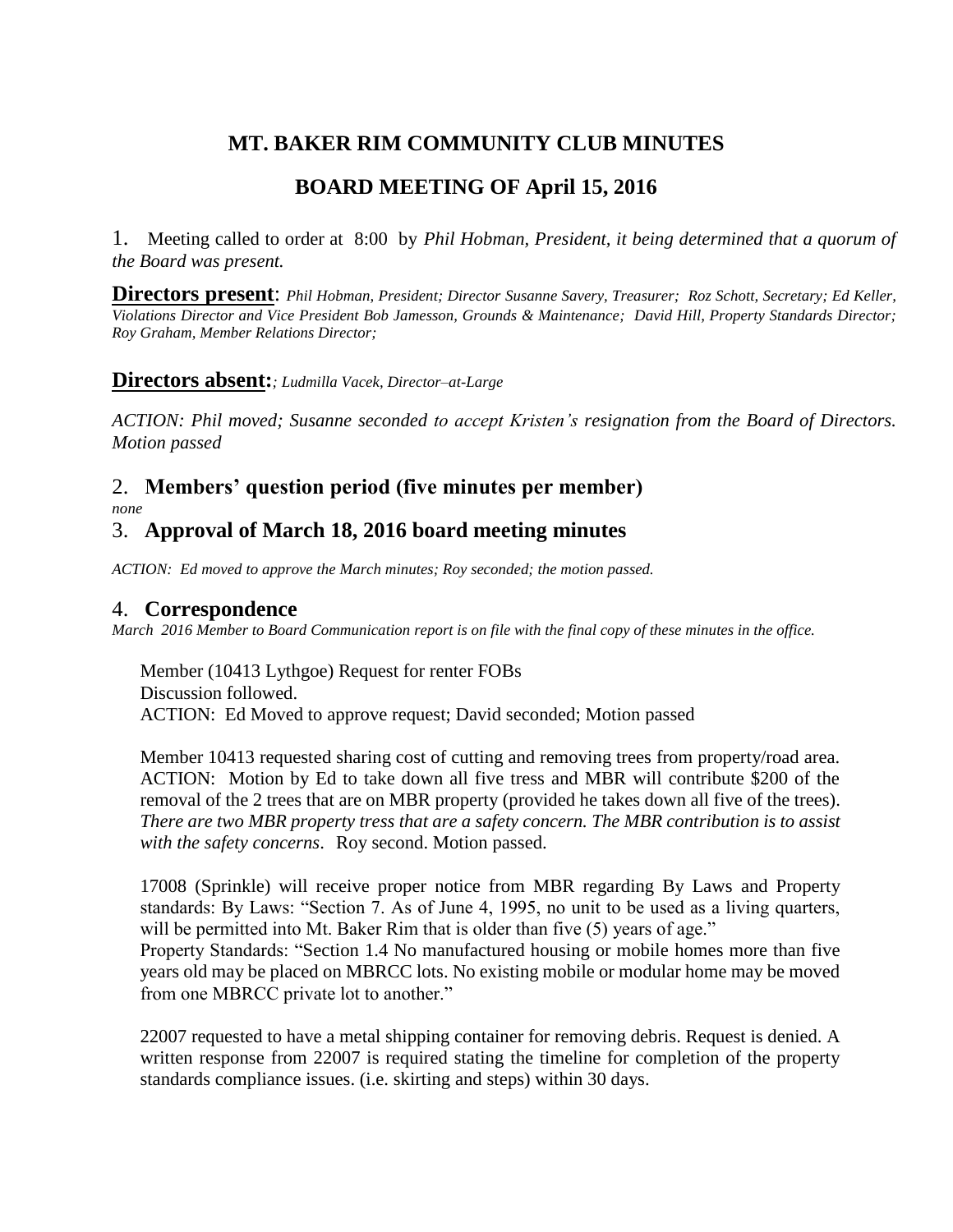5. **Directors' Reports** *(Directors reports as submitted are on file with the following additions)*

#### *a. President report*

#### a. Secretary

*Consent forms for email and personal information were presented to the board. It was suggested to all the following:* 

*"Do you wish to regard your number as "unlisted"? Further discussion will be forwarded to May Board meeting.*

## b. Treasurer

*The Treasurer written report is on file with the final copy of these minutes in the MBR office.*

*ACTION: Susanne proposed the replacement fund be held at December 31 2014 level: \$210.00.14 + \$912 interest, for a total of \$211,126.*

*Effectively we are not reducing the reserve by \$86,106 for capital replacements made in 2015. Ed seconded. Motion passed.*

*ACTION: Susanne moved: Capitalization policy will be considered only for items that cost more than \$2500 and have a life of 1 year of more. Roy seconded. Motion passed. (Angela has capitalization policy in word document and can update it)*

*24 members still owe dues. Fines will apply at the end of March.*

## c. Legal and Insurance

*The Board secretary will notify Allison Peryea (attorney) that Kristen Lee is no longer director of Legal and Insurance. The position will be reassigned in July and your office will be notified at that time. In the interim please send documentation to the Secretary of the Board.*

*Insurance renewal is in process. Ed contacted the insurance office to discuss details of coverage. Our structures are insured at 90% replacement. For example the club house would be replaced at \$236 per square foot. Our policy doesn't have an automatic cost built in for inflation. \$29,000 in coverage for clubhouse content (i.e. furniture, kitchen, etc.)*

*Discussion also included raising the \$500 deductible. Ed will gather more information for the May Board meeting regarding cost comparisons of coverage plans.*

*When we secure a new legal insurance director, that person can look further into these issues as needed.*

*Aaron Ebner, newly hired for spring/summer/fall season as additional assistant caretaker will use his current Washington state driving record in compliance with our employee policy:*

*He will complete the annual requirement when all employees are required to do so.* 

## d. Grounds & Maintenance

*The Grounds and Maintenance written report is on file with the final copy of these minutes in the MBR office*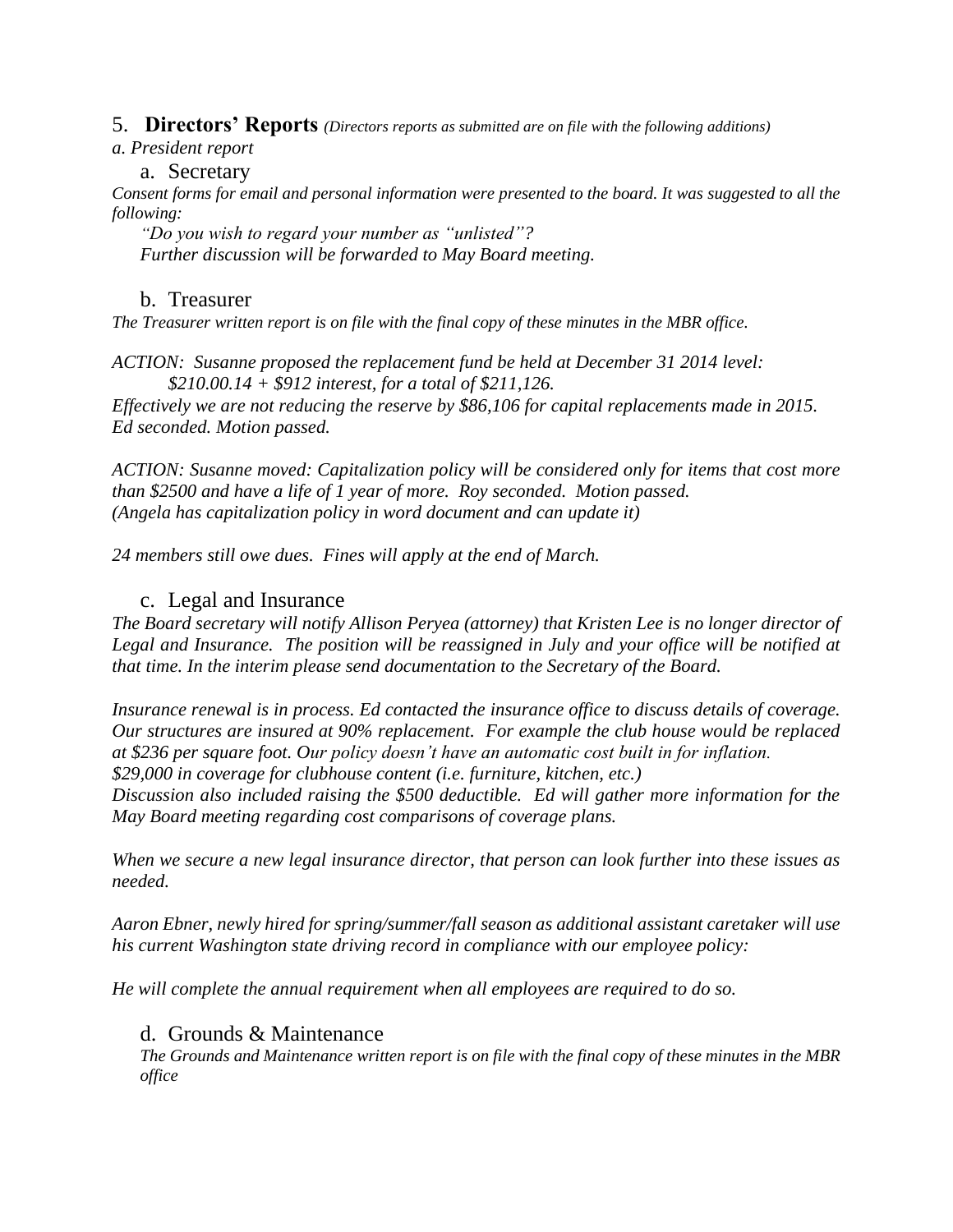*Discussion regarding the clubhouse usage policy with suggested changes in Red.*

# **MBR Clubhouse Usage Policy**

(Approved 2/18/2011)

The MBR Clubhouse is member supported and maintained common property, and as such, is available for use by all members in good standing, immediate members of their family, and may be extended to guests of members, under such rules and regulations as the Board of Directors may prescribe. Renters and tenants may not have use of the common facilities including the clubhouse and Wi-Fi.

1. A member may rent the clubhouse for personal use. An event with twenty-five (25) people or more in attendance will require a rental fee of \$250.00 \$350.00 plus a damage deposit of \$350.00. The damage deposit may be refunded upon completion of an inspection by a MBR employee and the required checklist is completed.

#### *Phil moved and Roy seconded. Motion passed*

- 2. A flat fee of \$150.00 for cleaning and restocking after an event is an option for any rental occasion. A flat fee of \$100 for cleaning after an event is an option for any rental occasion. If you choose not to pay the fee, you are responsible for clean-up. Contact caretaker and office for clean-up checklist and requirements.
- 3. The normal hours of clubhouse operation will be maintained for any rental event and any overtime of an event will require an overtime assessment added to the rental fee to pay MBR employees if the event runs past the operating hours of the clubhouse.

| Clubhouse hours: | Fall/Winter -9am to 9pm weekdays, 9am to 10pm weekends                                     |  |
|------------------|--------------------------------------------------------------------------------------------|--|
|                  | $Spring/Summer - 9am$ to 10pm every day                                                    |  |
|                  | 4. The use of the pool, sauna, and gaming equipment is not included in a clubhouse rental. |  |

- 
- 5. Maximum occupancy of the clubhouse is 110 for a rental event.

Member's name:

Lot number:  $\qquad \qquad \qquad$ 

Date of event:

Number attending: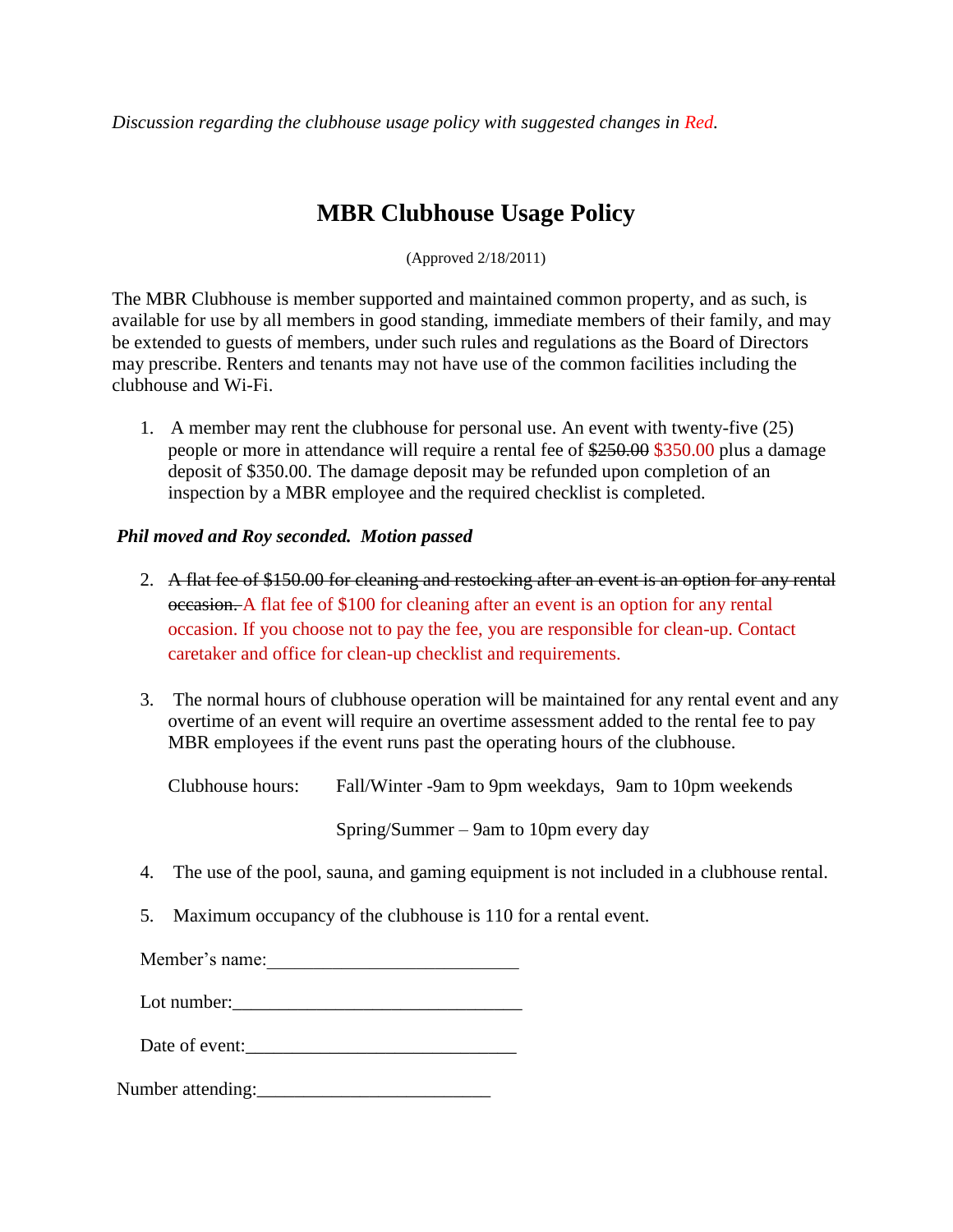Paid:

Checklist completed/deposit returned:\_\_\_\_\_\_\_\_\_

#### e. Property Standards

*No report at this time.*

### f. Violations

*Ed Keller, Violations Director Report is on file with final copy of April minutes in MBR office.*

#### g. Member relations

*Five property transfers have been contacted and Roy encouraged them to use Neighbor Next door for updates.*

#### 6. **Unfinished Business**

*a. AGM*

- *President's letter has been completed and ready to publication on the website and in the membership mailing for the June AGM.*
- *ACTION: Phil moved to accept new format for Proxy (attached to the April minutes) and David seconded. Motion passed.*
- Mailing a three page document in legal size envelope will be ready to be sent by the end of *the month as well as making the web site live.*
- *Ed will provide the Board an update regarding the "fiesta" for members at the May Board meeting.*

*b. Ratification of Schedule of Violations and Fines (document signed by President and Secretary)*

- *c. Ratification of Minimum Property Standards (document signed by President and Secretary)*
- *d. Ratification of Rules and Regulations (document signed by President and Secretary)*

## 7**. New Business**

a. *Compactor Access*

*Discussion regarding changing the latch on the door for safety reasons. Often the door is left opened/unlatched. One option to consider is to install an auto latch. The Caretaker will proceed in getting a locksmith bid to install an auto latch and perhaps a stronger spring to close.*

*c. Member (11045 Jessica Raichl) A written request appealing her fine for fireworks was submitted. Discussion followed.*